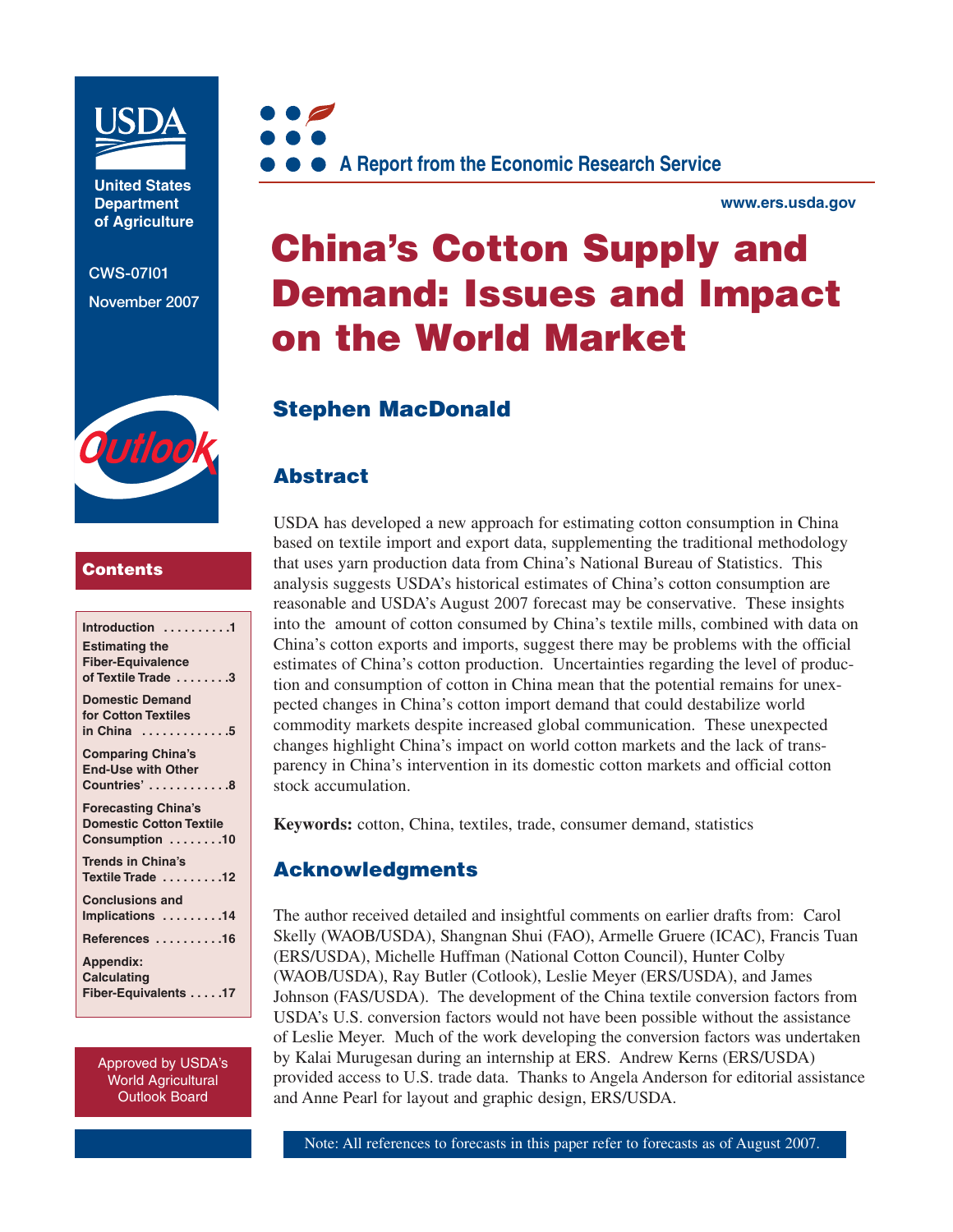## **Introduction**

China plays a dominant role in the world's cotton economy, but many basic facts about cotton in China remain uncertain. China's textile mills reportedly consume more than 40 percent of the world's cotton, but China's cotton statistics are unreliable. Since 2000, a chronic imbalance has developed in authoritative estimates of China's supply and demand for cotton. Therefore, it is likely that either consumption or production has been measured incorrectly in recent years, an error with significant implications. This study developed an alternative estimate of China's cotton consumption to determine if published estimates by USDA and others can be corroborated. China's textile trade was analyzed to determine its cotton content. Patterns of income growth and cotton clothing consumption, both in China and on a global level, were also analyzed. This analysis suggests that China consumed 50 million bales of cotton in marketing year 2006 (MY August-July), suggesting China's official cotton production is underestimated.

China's economy has moved toward a reliance on market signals rather than government fiat in recent years. In addition, the openness of the economy to international influences has increased, and the secrecy with which the government treats economic data has been reduced. China and the rest of the world now exchange goods and information to an extent that was unthinkable even a few years ago, but this exchange is still incomplete. China's economy is substantially less open than the economies of other developing and middle-income Asian countries (as measured by the ratio of trade to gross domestic product). This is partly a function of China's size, but it is also a function of policy. While foreign investment may flow into China and companies in China are beginning to invest elsewhere, restrictions on capital movement from China are well known, as is the role China's government agencies play in the allocation of bank lending (Gale and Collender, 2006). Perhaps even more well known is the government's role in determining the value of China's currency.

China has come a long way in opening channels for the exchange of capital, goods, and information. World cotton markets function more efficiently as a result of these changes—more timely knowledge is communicated about cotton supply and demand in China. However, the world still needs more information about China's cotton consumption, production, and stocks.

China's government does not provide estimates of mill use of cotton in China. Unofficial estimates from government agencies in China and estimates by USDA, the International Cotton Advisory Committee (ICAC), Cotton Outlook, and others outside of China have traditionally been derived from reports of total yarn production provided by China's National Bureau of Statistics (NBS). China's 2004 Economic Census revealed significant shortcomings in previous NBS yarn production reports, and the estimates of cotton's share of total yarn production have grown increasingly tenuous in recent years (Colby, 2006). These issues were recently surveyed in ICAC's *Review of the World Cotton Situation* (Colby and Gruere, 2007). Because of these problems, USDA has developed an alternative, two-part derivation of estimated mill consumption. The first part is an estimate of the volume of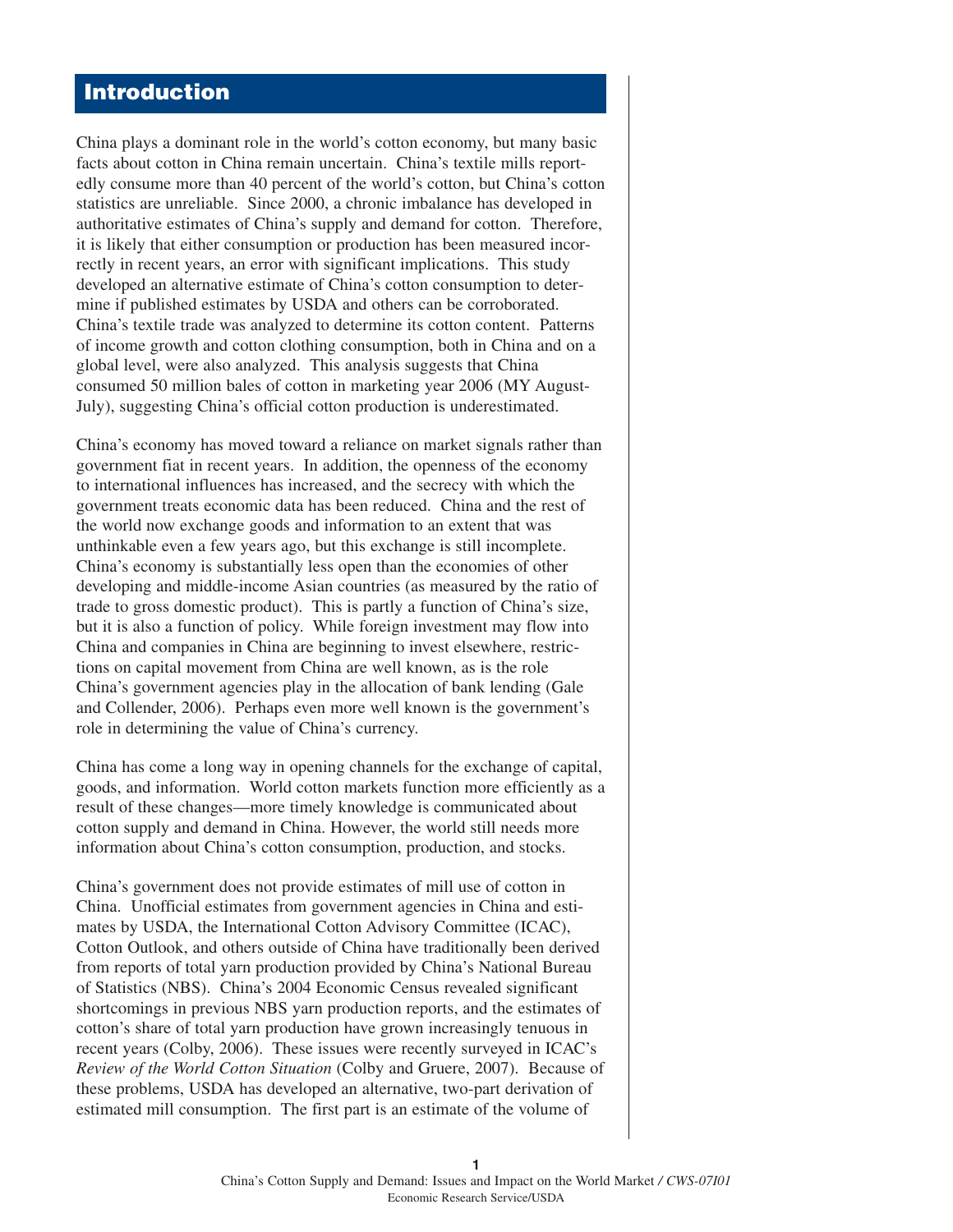cotton contained in the textiles China exports. The second part is an estimate of the volume of cotton contained in the textiles consumed by households in China.

This report uses the estimates of the cotton in China's textile exports as a springboard to examine the consumption of cotton fiber products by households in China. The first section estimates China's textile trade from 1999- 2004 in terms of cotton fiber-equivalents at the mill consumption level. This analysis is used to establish an estimate of past household consumption of cotton within China. Subsequent sections address likely future developments in China's textile trade and consumption by households, the impact of those developments on world cotton markets, and the issues involved in estimating China's supply and demand of cotton (see box, "USDA's World Agricultural Supply and Demand Data").

### **USDA's World Agricultural Supply and Demand Data**

USDA maintains a large database of agricultural supply and demand estimates for the United States and other countries. The data for major products are reviewed each month by USDA's Interagency Commodity Estimates Committees (ICECs). Each ICEC is chaired by an analyst from the World Agricultural Outlook Board (WAOB) and includes analysts from the Economic Research Service (ERS), the Foreign Agricultural Service (FAS), the Agricultural Marketing Service (AMS), and the Farm Service Agency (FSA). Monthly, ICECs meet to evaluate current forecasts, new data from USDA's National Agricultural Statistics Service (NASS) and other sources, new information on foreign markets from the FAS staff at foreign posts and other sources, and important U.S. policy developments.

The data cover the period beginning as early as 1960, extend to the present, and include a forecast of the coming year. The data are partly made available through the monthly publication of the W*orld Agricultural Supply and Demand Estimates* by the WAOB. For cotton, a subset of current data are also published by ERS in the *Cotton and Wool Outlook* and by FAS in *Cotton: World Markets and Trade*. An updated version of the entire database is available at Production, Supply, and Distribution Online (http://www.fas.usda.gov/psdonline/). This paper uses the historical data and forecasts distributed by USDA in August 2007.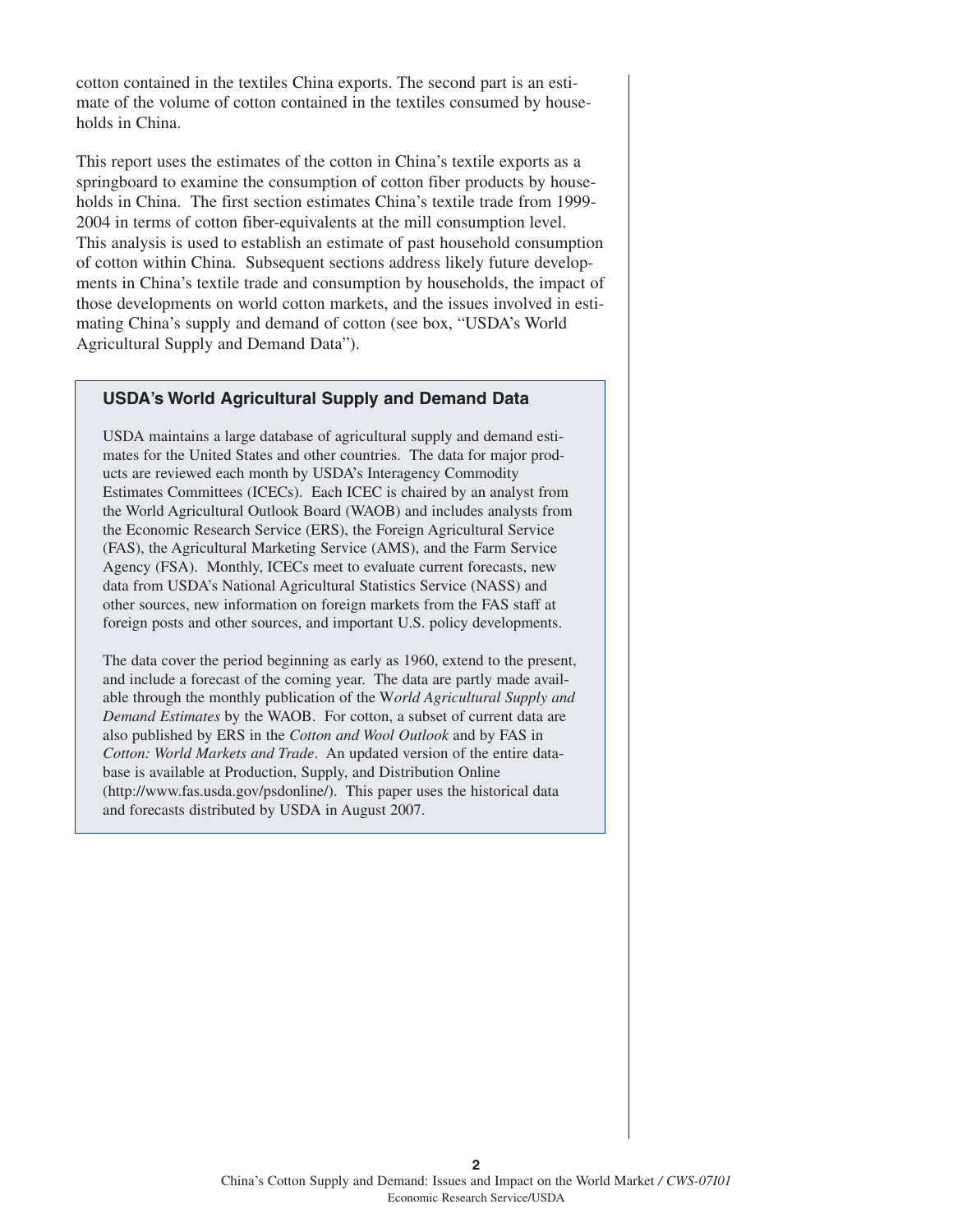# **Estimating the Fiber-Equivalence of Textile Trade**

China is the world's largest textile exporter. According to the World Trade Organization (WTO), China accounted for 25 percent of the world's textile and clothing export value in 2005. The \$110 billion of textiles and clothing China exported in 2005 contained millions of bales of cotton, and USDA has undertaken an effort to calculate this amount. Ultimately, all estimates depend on the data used to develop them, and there are many questions concerning economic data from China. It is plausible, however, that China's trade data are more reliable than its data on domestic economic activity. As China has opened its economy to outside influences, its trading partners have at times become concerned about the competition China's exports have offered on world markets. This has been particularly true for textiles, which was one of China's first growth sectors in the post-1978 economic reorientation. The volume of China's textile trade has been an issue at the highest levels of government, and China's trading partners have scrutinized data on textile imports from China extensively, providing incentives for China to maintain high standards in its textile trade reporting.

USDA has been estimating the raw-fiber quantity of U.S. textile imports and exports since 1960. For each product with a 10-digit code in the Harmonized Tariff Schedule of the United States (HTSUS), USDA has obtained information from contacts in the textile industry to develop factors for conversion from textile-product weight. These conversion factors were applied to China's trade after some adjustments.

As an example, consider one specific group of women's sweaters, HTSUS 61109090 (see Appendix for details). Without buttons or zippers, they are 100 percent fiber and, on average, 45 percent cotton. Therefore, 1 kilogram of sweaters includes 450 grams of cotton fiber. There is waste, however, involved in producing yarn products and other fabrics. Even though lost fibers are recycled, some proportion is still lost. Assuming that 3 percent of the cotton fiber used to spin the sweater's yarn is lost, and given further losses in knitting and assembling, a total waste factor of 22 percent is applied. The result is a total of 549 grams as the cotton fiber-equivalent of 1 kilogram of sweaters. If each sweater weighs 403 grams, on average, the per sweater, cotton fiber-equivalent is 549 grams  $*$  0.403 = 221 grams.<sup>1</sup>

Such calculations show that, in 2006, China exported almost 41 million bales (fiber-equivalence) of cotton in the form of textiles and imported more than 8 million bales. Therefore, about 32 million bales of the cotton spun in China's textile mills in 2006 were used to supply the rest of the world with textile products (table 1).

Similar calculations have been undertaken by the International Cotton Advisory Committee/Food and Agriculture Organization (FAO) and PCI Fibres, among others. Of these, FAO has published the most extensive discussion of its methodology, which is similar to USDA's, and its aggregate results are

1Errors are inevitable in various estimates at the detailed product level. It is assumed, over a large number of products, that errors are in offsetting directions, and the aggregated estimate of fiber-equivalence is reliable.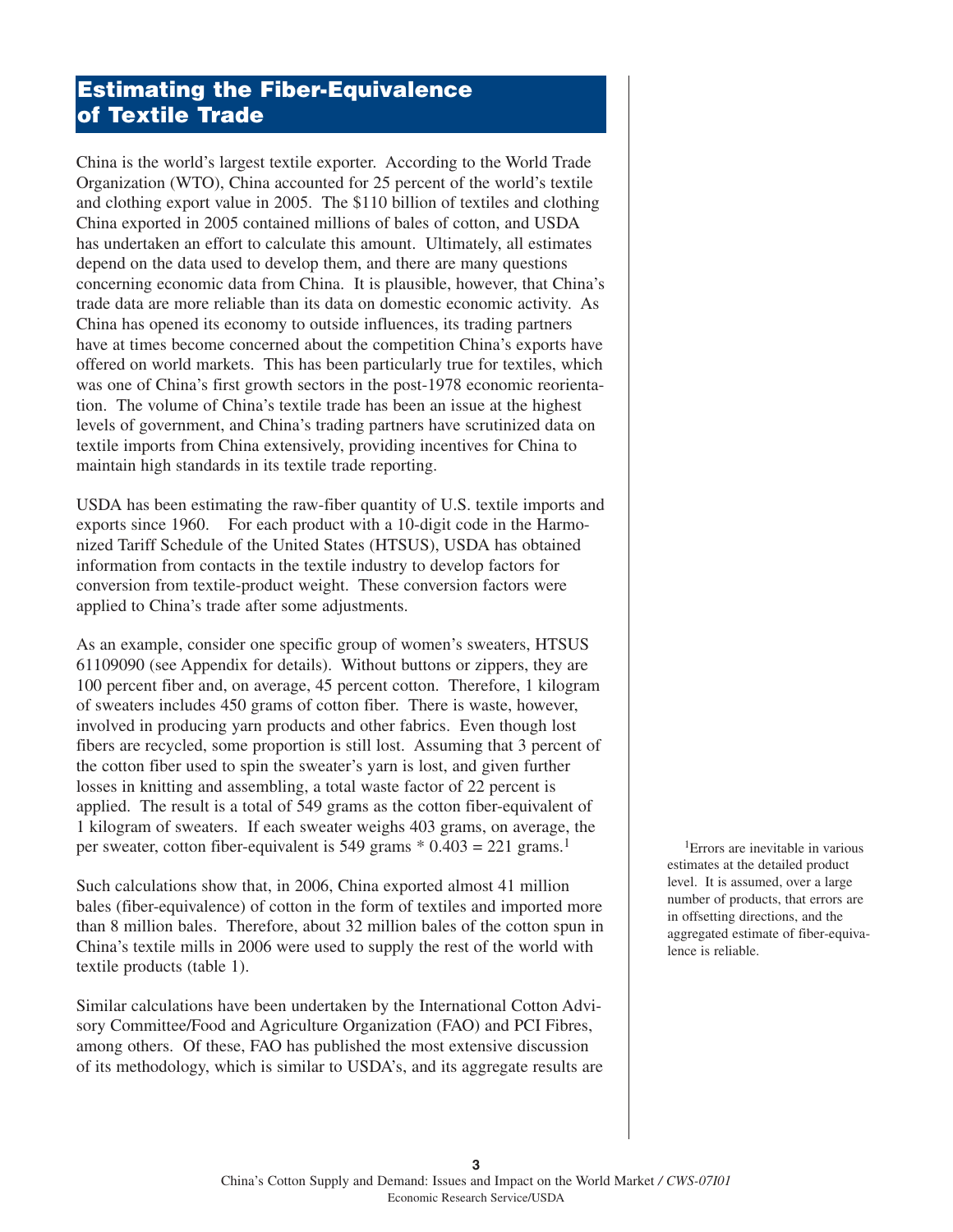similar. While USDA and FAO estimates for total net exports are virtually identical for 2004, USDA's estimated net exports averaged 825,000 bales higher from 2000-2005. USDA's estimates for clothing trade are typically lower than FAO's, but USDA's fabric trade estimates are typically higher. PCI Fibres' 2004 estimate is lower than both USDA's and FAO's, but is close to some unpublished estimates.

### Table 1

**China's textile trade in cotton mill use equivalents, 2006**

|                | Exports | Imports                    | Net exports |  |  |
|----------------|---------|----------------------------|-------------|--|--|
|                |         | <b>Million bales</b>       |             |  |  |
| Yarn           | 3       | 4                          | $-2$        |  |  |
| Fabric         | 11      | 3                          | 8           |  |  |
| Clothing, etc. | 27      |                            | 26          |  |  |
| Total          | 41      | 8                          | 32          |  |  |
|                |         | Percent increase from 2005 |             |  |  |
| Yarn           | 19      | 14                         | -6          |  |  |
| Fabric         | 11      | -2                         | 17          |  |  |
| Clothing, etc. | 17      | -8                         | 18          |  |  |
| Total          | 15      | 5                          | 18          |  |  |

Totals may not add due to rounding.

Source: ERS calculations based on data from China Customs.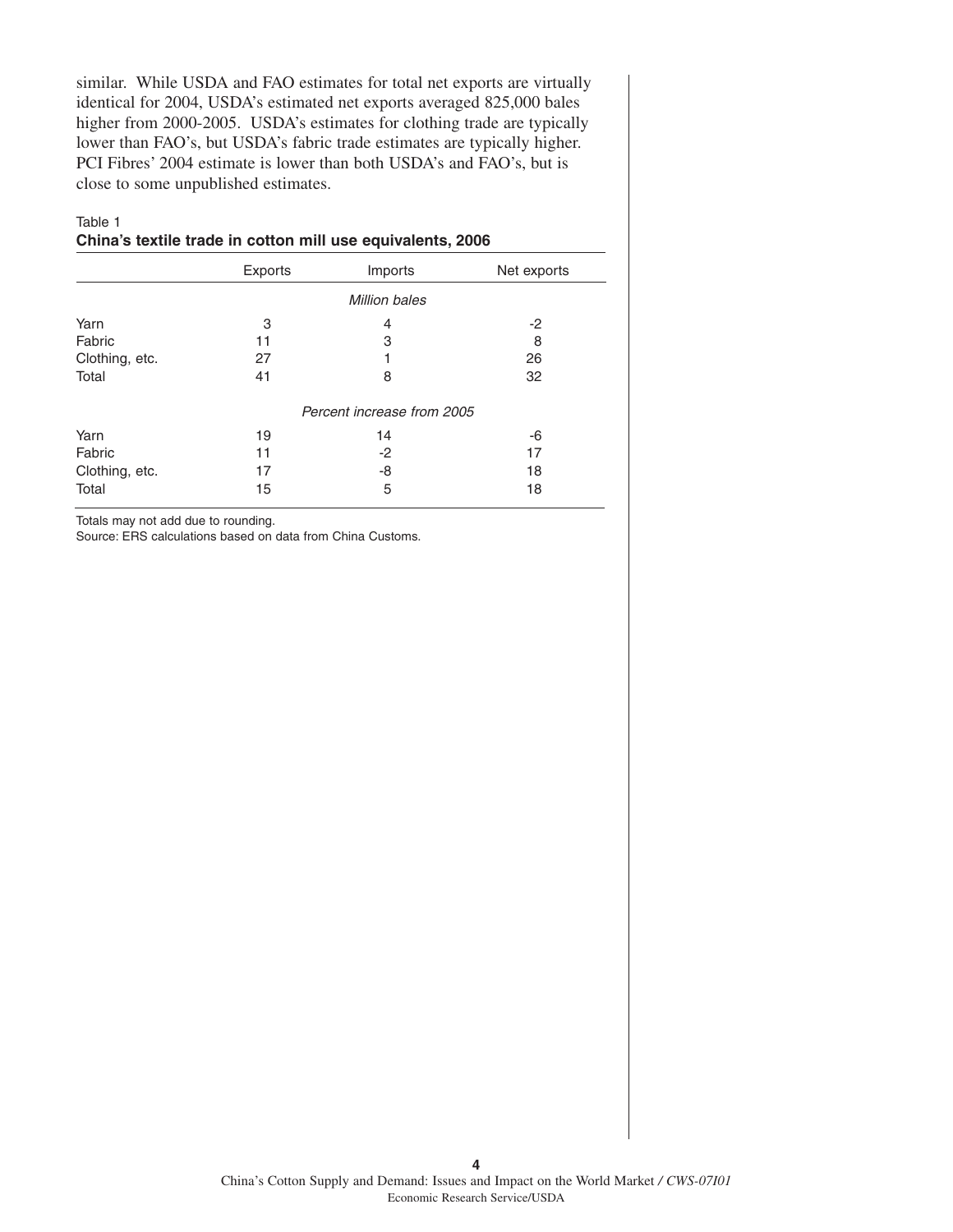### **Domestic Demand for Cotton Textiles in China**

While China is the world's largest textile exporter, it also has the world's largest population and is the world's second largest economy.<sup>2</sup> China is itself a significant consumer of textiles, and it is not uncommon for analysts to conclude that China's domestic demand for cotton textiles is greater than its export demand. Furthermore, overall demand for textiles in China is growing. Economic growth in China has, in recent years, surpassed that of any other country, fueling consumers' demand for textile products. NBS reported that real expenditures for clothing rose 23 percent in China in 2005. However, clothing expenditures undoubtedly included increased value-added by retailers and purchases of products comprised of all fibers, not just cotton. The measurement of household textile consumption is a difficult undertaking in any country. In China, these measurements are hampered by rapid structural change, gaps in the application of laws, and a legacy of official secrecy.

This study looks at estimates of China's domestic demand (also referred to as "end-use") of cotton textiles in two steps. The first step is the broadest, establishing a reasonable range for estimates of per-capita end-use of cotton in recent years. The second step examines how end-use might be growing, specifically addressing the implications of this growth for estimated mill use of cotton in China in MY 2007.

### **Estimated Cotton End-Use, 1999-2004**

Traditionally, the household end-use consumption of cotton in China was determined as a residual of the difference between total mill use and products exported, with the work by FAO being the most well-known example (see equation 1):

(1) End-use consumption by  $=$  China's total  $-$  Fiber-equivalence households in China mill consumption of textile net exports

Total mill use has been estimated using official government statistics of yarn production in China and a combination of official statistics and unofficial estimates of the share that cotton accounted for in yarn (Colby and Gruere). Drawbacks to this approach include the fact that, for a number of years, the estimated cotton share has been subject to a great deal of uncertainty, and in 2004, an economic census of the textile industry exposed significant errors in the statistics for total yarn production (Colby). The rapid growth in the industry hindered the ability of the government to maintain up-to-date information necessary for accurate surveys. Furthermore, countries with extensive government regulation are prone to develop an underground economy. Corruption is acknowledged to be widespread in China, although not necessarily in the textile industry (Pei). Nonetheless, tax avoidance and other concerns affect the quality of the yarn production data, calling into question estimates of household end-use that are a function of the yarn-based consumption data.

2China is second largest after adjusting the exchange rate to account for the low price of services in China relative to the United States—at market exchange rates, China is the seventh largest economy.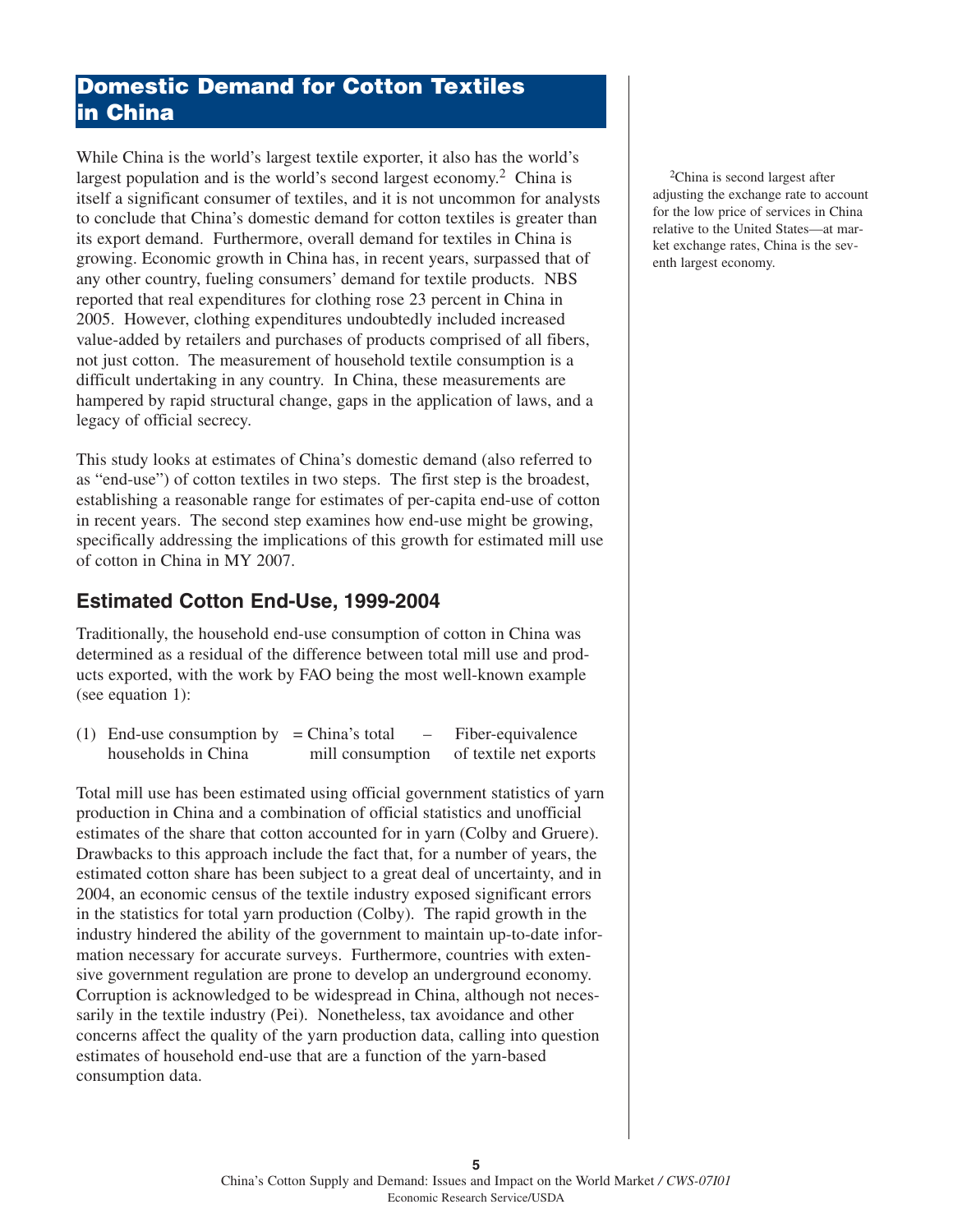If China published data on cotton stocks, assuming China's cotton production and trade statistics were reliable, the estimates of total China mill use could be checked as a residual from the rest of the balance sheet. Unfortunately, cotton stocks were long considered a state secret in China, and the legacy of this practice remains. While it is evidently no longer a crime to publish estimates of total cotton stocks in China, the size of the government's substantial reserve stocks remains confidential.

As a result, existing estimates of China's mill use of cotton provide the initial basis for deriving an estimate of the consumption of cotton textile products by consumers in China, despite these estimates' shortcomings. USDA's mill use estimates from 1999-2004 were typically similar to those of ICAC and Cotlook, as well as estimates provided unofficially from China (see box, "Alternative Sources of Cotton Supply and Demand Data"). On average, USDA's estimates ranged between the ICAC and Cotlook estimates. The maximum and minimum of these three differed by less than 4 percent (or less than 250,000 tons) on average. Given this consensus, it is reasonable to estimate end-use by consumers in China by subtracting estimated net trade from USDA's estimate of mill use. This estimate of end-use or domestic consumption will be referred to as "USDA implied."

According to USDA implied estimates, China's end-use of cotton textiles averaged about 12 million bales annually from 1999-2004. This was approximately 12 percent of the world's total cotton consumption and is equivalent to about 2.0 kilograms per capita. In the United States, per capita end-use is estimated at 15.6 kilograms over that same time period.

### **Alternative Sources of Cotton Supply and Demand Data**

Cotlook Limited is an independent Merseyside-based company that has been engaged in publishing cotton news for approximately 80 years. For over 25 years, it has compiled and published the *Cotlook A Index* of raw cotton values. The *A Index* is widely regarded as the reliable barometer of world cotton values and used as a key price indicator in U.S. farm legislation. Cotlook also publishes estimates of world cotton production and consumption by major country in its weekly *Cotton Outlook*. In this report, all references to Cotlook forecasts are forecasts as of August 2007.

The International Cotton Advisory Committee (ICAC) is an association of governments formed in 1939 of cotton producing, consuming, and trading countries. The mission of the ICAC is to assist governments in fostering a healthy world cotton economy. The ICAC serves as a clearinghouse for technical information on cotton production, as well as a forum for discussing cotton issues of international significance. ICAC publishes estimates of world cotton production and consumption by country in its *Cotton this Month* and its annual *World Cotton Statistics.* In this report, all references to ICAC forecasts are forecasts as of August 2007.

PCI was formed in June 1988 as a consultancy to monitor fibers and plastics markets together with the related petrochemical feedstocks and intermediates. Within the PCI Consulting Group, PCI Fibres offers a range of specialized services on a single- and multi-client basis, through monthly, annual, and special reports.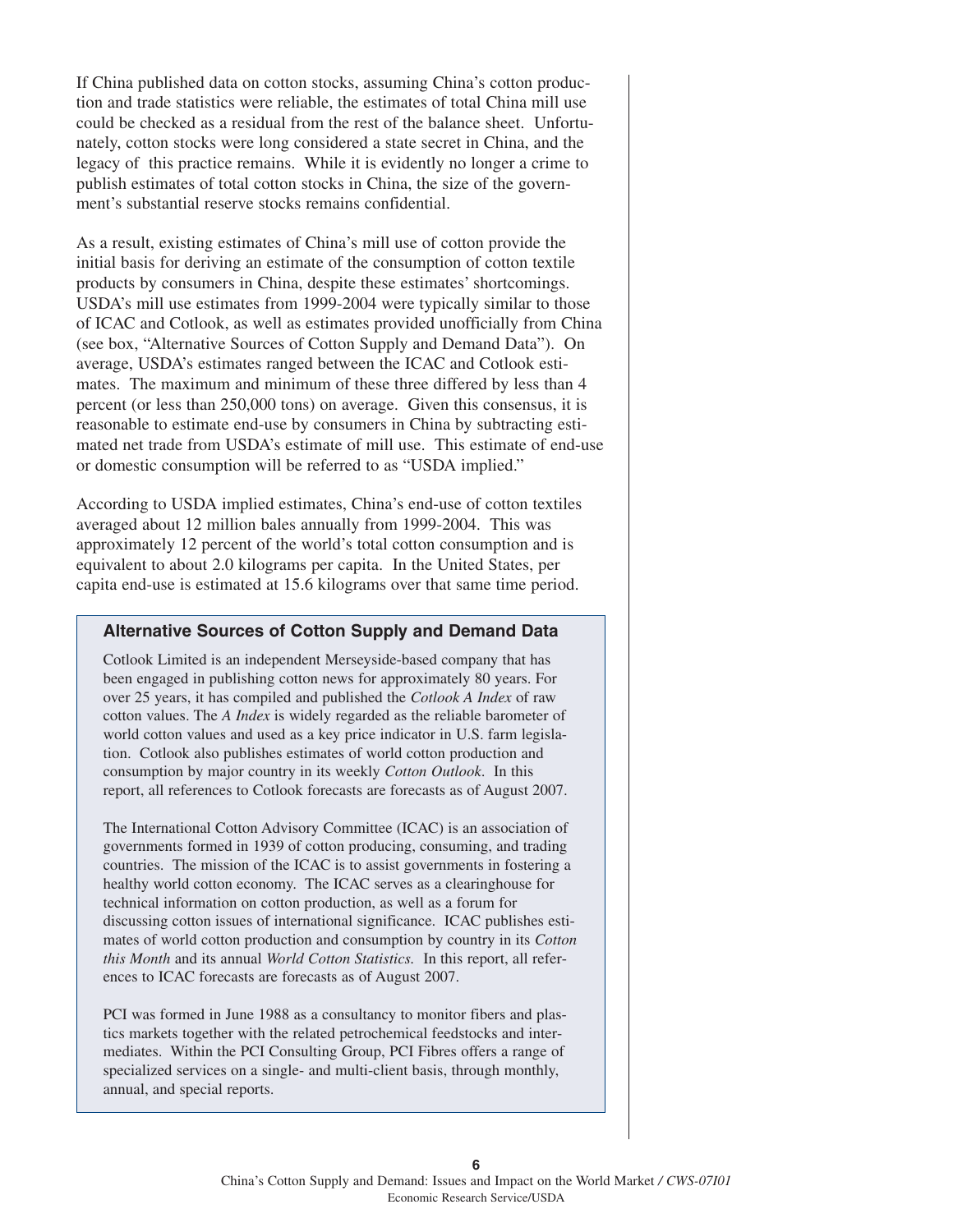This estimate for China is slightly lower than FAO's estimate for 2004, which was 2.2 kilograms per capita, but the difference is not significant. The difference between USDA and PCI's 2004 estimate of 3.1 kilograms per capita is larger, but appears to be well within the bounds of expected variation (table 2).

### Table 2 **China cotton textiles, 2004**

|                   | Net exports | Mill use           |      | End use   |  |
|-------------------|-------------|--------------------|------|-----------|--|
|                   |             | -Million bales---- |      | Kg/capita |  |
| <b>PCI Fibres</b> | 17.5        | 35.8               | 18.3 | 3.1       |  |
| <b>FAO</b>        | 23.0        | 36.2               | 13.2 | 2.2       |  |
| USDA*             | 22.9        | 16.0               | 12.9 | 2.2       |  |

\*Not official USDA data.

Sources: ERS calculations, USDA, FAO, and PCI Fibres.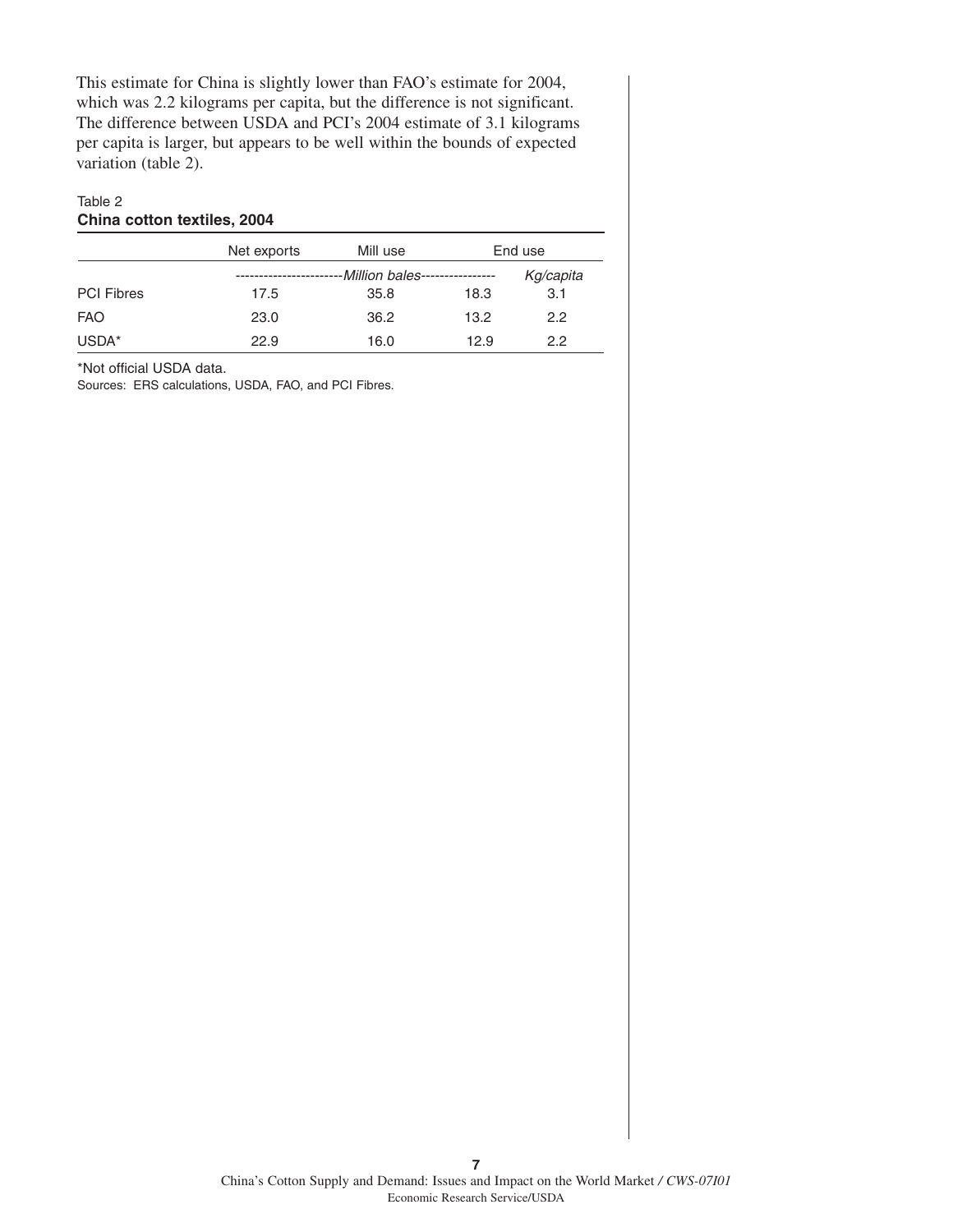# **Comparing China's End-Use with Other Countries'**

It is a challenge to estimate the domestic end-use of textiles in China or any country. The best source of information is the FAO consumption survey, which provided estimates of consumer end-use in 2004 for more than 100 countries, allowing comparisons with China. These initial comparisons are restricted to the relationship between end-use of cotton and income, and the comparisons indicate that a wide range of estimates are reasonable for China.

A cross-sectional analysis of the relationship between income and per capita cotton consumption using the FAO data for 2004 indicates that China's income is consistent with an estimated consumption of 1.5 kilograms/per capita (see equation 2):

(2)  $$5,115 * 0.291725 \text{ kg/s} + $5,1152^2 * 0.001557 \text{ kg/s}^2 = 1.533 \text{ kilograms}$ (6.414) (0.983) (t-statistics in parentheses)

\$5,115 is China's 2004 nominal GDP/capita (market exchange rates converted to purchasing power parity (PPP) basis to account for the lower price of services in China compared with the United States).

 $R^2 = 72%$ 

Standard error  $(SE)$  of the China estimate = 2.196 kilograms

However, the large variability of per capita cotton consumption from country to country, even when incomes are similar, means widely ranging estimates for China are reasonable based on income level (fig. 1). Therefore, the difference between FAO's reported 2.2 kilograms per capita and the 1.5 kilograms per capita implied by the average global relationship between income and cotton consumption is not important, nor is the differ-

#### Figure 1



Kilograms of cotton per capita



GDP per capita (thousand U.S. dollars, adjusted for purchasing power parity). Source: ERS calculations based on data from FAO, Global Insight, and the World Bank.

**8** China's Cotton Supply and Demand: Issues and Impact on the World Market */ CWS-07I01* Economic Research Service/USDA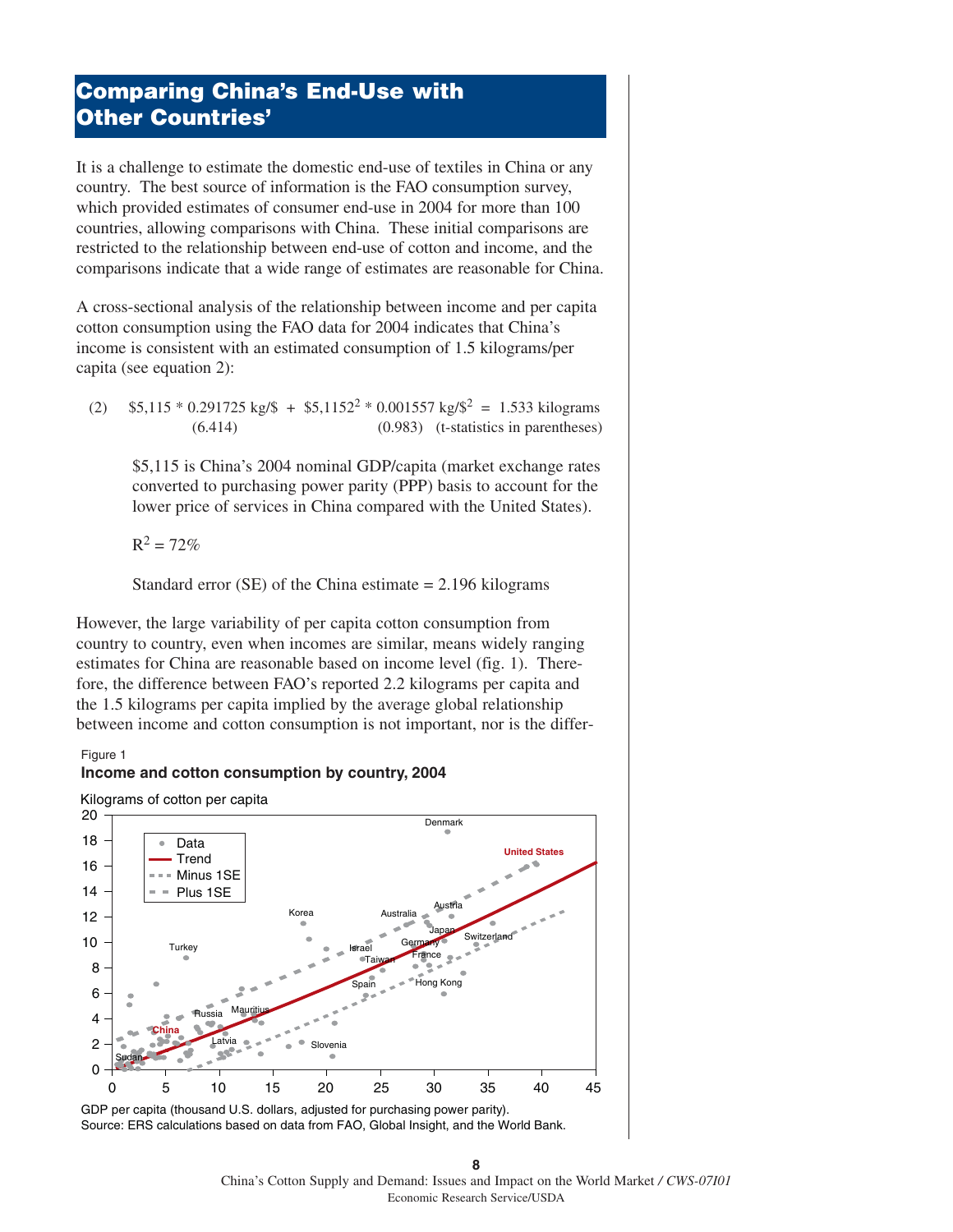ence between the 2.2 kilograms and the 3.1 kilograms estimated by PCI. PCI's estimate is also within one standard error of the regression-based estimate, which is the best benchmark USDA has developed to date. Further research is necessary to account for other factors and determine if current estimates for China can be corroborated with respect to expectations derived from fundamental economic principles.

This wide range also means that this analysis cannot rule out a much larger share for cotton in China's yarn production than has been assumed by USDA and ICAC. Uncertainty regarding cotton's share of China's total yarn production is one of the drawbacks of the traditional estimates of China's cotton consumption. The last estimate published in 1991 by China's government was 71 percent. Conventional wisdom among officials, industry, and analysts in China is that the share is 64 percent. However, USDA and ICAC have been using lower estimates in recent years, as China's low net imports of raw cotton have exposed inconsistencies in cotton supply and demand balance estimates. USDA's mill consumption estimates are currently consistent with the assumption that cotton's share of total yarn production in China is approaching 55 percent.

If USDA assumed a 64-percent share for MY 2006, China's cotton consumption would be estimated 7 million bales higher than current estimates. Since this assumption has no bearing on the estimated level of exports, estimated consumer end-use in China would bear the entire adjustment. In per capita terms, the end-use estimate would go from 2.5 kilograms to 3.6 kilograms. This would create a 45-percent increase, but would still be within one standard error of the 1.5 kilograms per capita derived from the international cross-sectional analysis. The fact that PCI Fibres estimated per capita consumption at 3.1 kilograms in 2004 and China's economy has grown strongly since then, means a higher estimate for 2006 was even more plausible.

This analysis has established a broad initial range for per capita end-use of cotton textiles by Chinese consumers. While an average global relationship with income indicates that an estimate of 1.5 kilograms per capita would be appropriate for 2004, most analyses specific to China favor a higher estimated level of consumption. This suggests 2 kilograms per capita is a reasonable estimate as a 1999-2004 average. Given the rapid growth in China's economy, cotton end-use is probably growing, indicating that the estimate for 2004 should be even higher.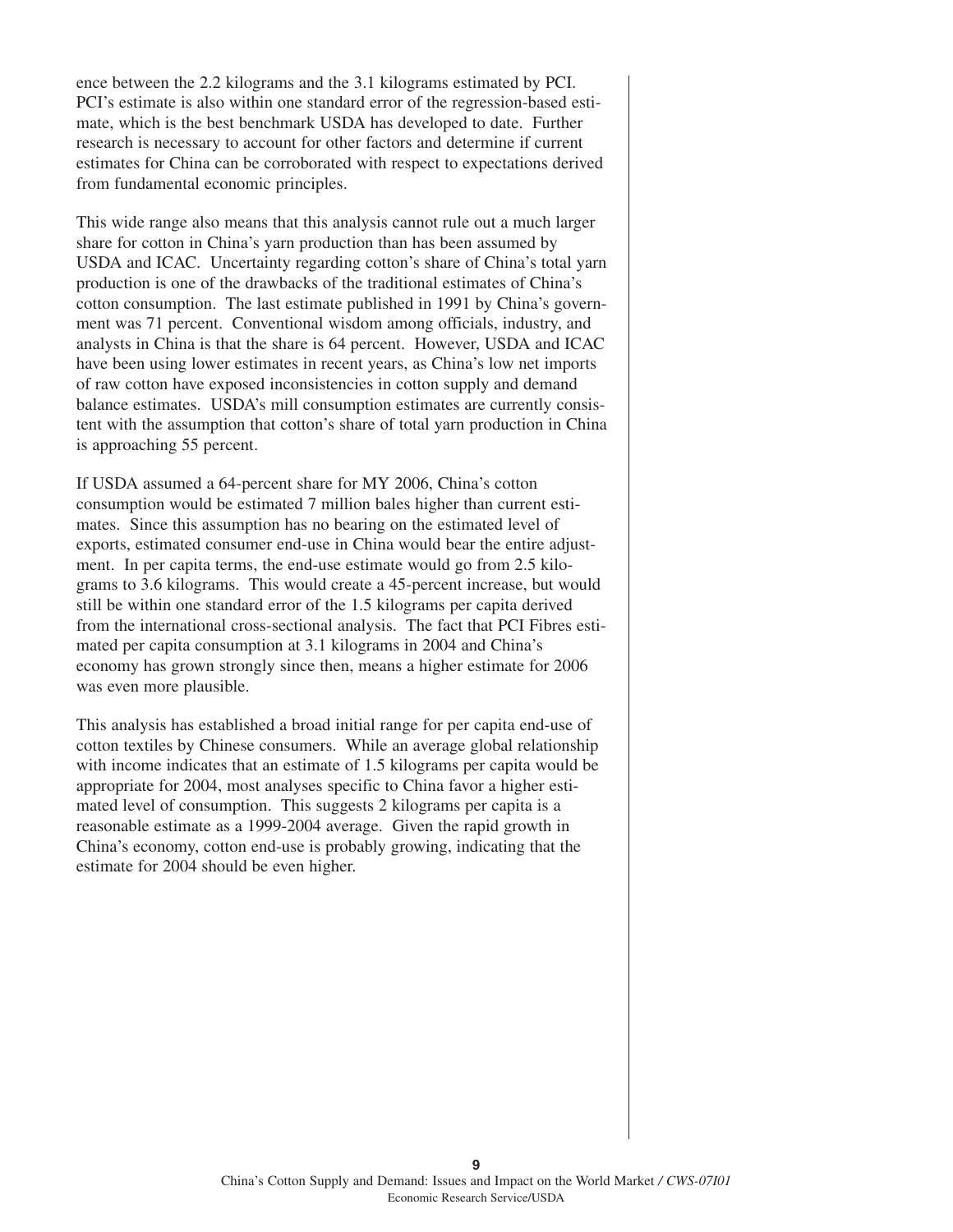# **Forecasting China's Domestic Cotton Textile Consumption**

Rather than developing models for consumer end-use of all fibers in China and cotton's share of these fibers, this study will address cotton consumption directly. In effect, income will be assumed to determine the net impact of changes in both total fiber demand and in cotton's share<sup>3</sup> (see MacDonald, 2006a, for changes in shares of consumption by fiber).

Two income variables are applicable to cotton end-use consumption: real consumer expenditures on clothing (CEC) and GDP. China's economy is investment driven compared with more developed economies like the United States. Furthermore, even developed economies find much of their GDP variation stemming from changes in investment rather than from consumption. This adds to the intuitive appeal of using CEC as the variable to forecast cotton end-use. On the other hand, CEC is based on data from NBS, which is the source of yarn production data that recently underwent such profound revisions. Concerns about NBS's yarn production estimates could just as well apply to its clothing expenditure estimates. Finally, CEC is available only on a lagged basis, while forecasts of China's GDP are available from several sources. Although China's GDP estimates have not been without controversy in recent years, this study will emphasize cotton enduse estimates implied by GDP (figure 2).

For this analysis, estimates of China's end-use of cotton were developed based on both CEC and GDP for comparison purposes. For additional comparison, historical estimates replicated the path end-use would have taken from 1999-2004 if it had been determined simply by changes in CEC or GDP, while also realizing the same average as the implied USDA estimate for the same years (table 3). After the 2005 calendar year, CEC-based estimates are based on estimated (1999-2005) income elasticity of 1.2 for

#### Figure 2



<sup>3</sup>FAO data show cotton's share of all fibers consumed by households in China was 23 percent, compared with 45 percent for the United States.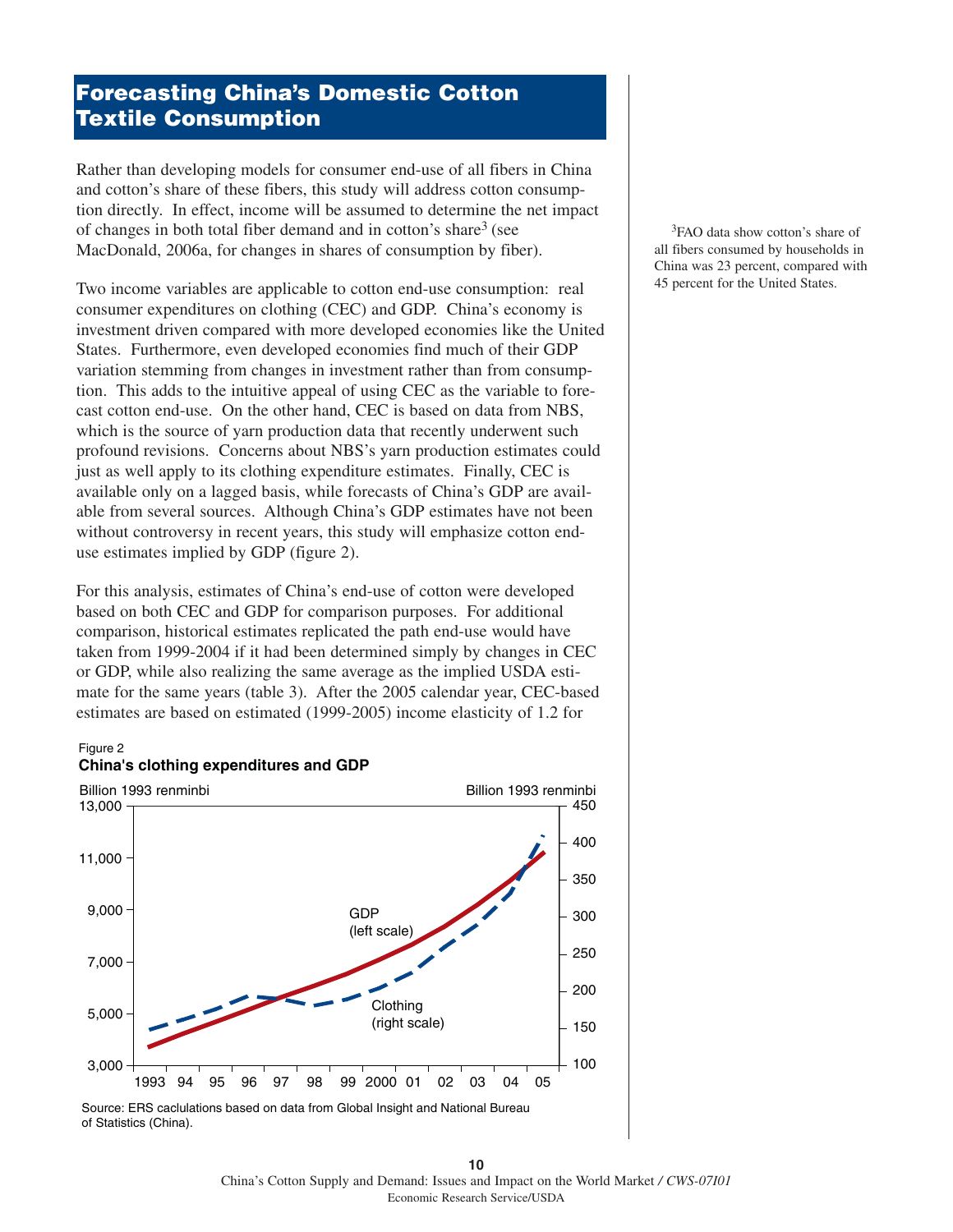| Table 3<br>China's cotton mill use for domestic consumption |                        |                             |                                     |                            |  |  |
|-------------------------------------------------------------|------------------------|-----------------------------|-------------------------------------|----------------------------|--|--|
| Marketing<br>year                                           | <b>USDA</b><br>Implied | Estimated:<br>GDP-<br>based | Estimated:<br>expenditure-<br>based | Estimated:<br>64%<br>share |  |  |
| Million bales                                               |                        |                             |                                     |                            |  |  |
| 2004                                                        | 13.9                   | 14.6                        | 16.0                                | 17.6                       |  |  |
| 2005                                                        | 15.6                   | 16.0                        | 18.7                                | 22.0                       |  |  |
| 2006                                                        | 15.5                   | 17.6                        | 20.8                                | 25.8                       |  |  |
| 2007                                                        | 12.4                   | 19.3                        | 23.7                                | 29.5                       |  |  |

Sources: USDA and ERS calculations.

clothing expenditures. Calendar year GDP-based estimates are based on the assumption that the income elasticity of cotton end-use demand is 0.86, based on a previous USDA study (Seale et al.). Estimates are made on a calendar year basis to correspond to the availability of macroeconomic data and weighted averages (lagged 2 months) used for marketing years.

The GDP-based estimates start from a MY 2004 level about the same as USDA's implied estimates, and the two grow at about the same rate in MY 2005. In MY 2006, however, USDA's implied end-use consumption declines 8 percent. In contrast, China's rapidly expanding economy drives the GDP-based estimate up 9 percent. That pattern repeats itself in 2007, showing a 4.7-million-bale gap between the two estimates. The pattern is even more pronounced for the CEC-based estimates, with a 9-million-bale gap in MY 2007. Finally, if China's total cotton mill consumption is estimated with the assumption that cotton's share of yarn production is fixed at 64 percent, China's MY 2007 end-use would be more than twice the 12.4 million bales implied in USDA's MY 2007 mill use estimate.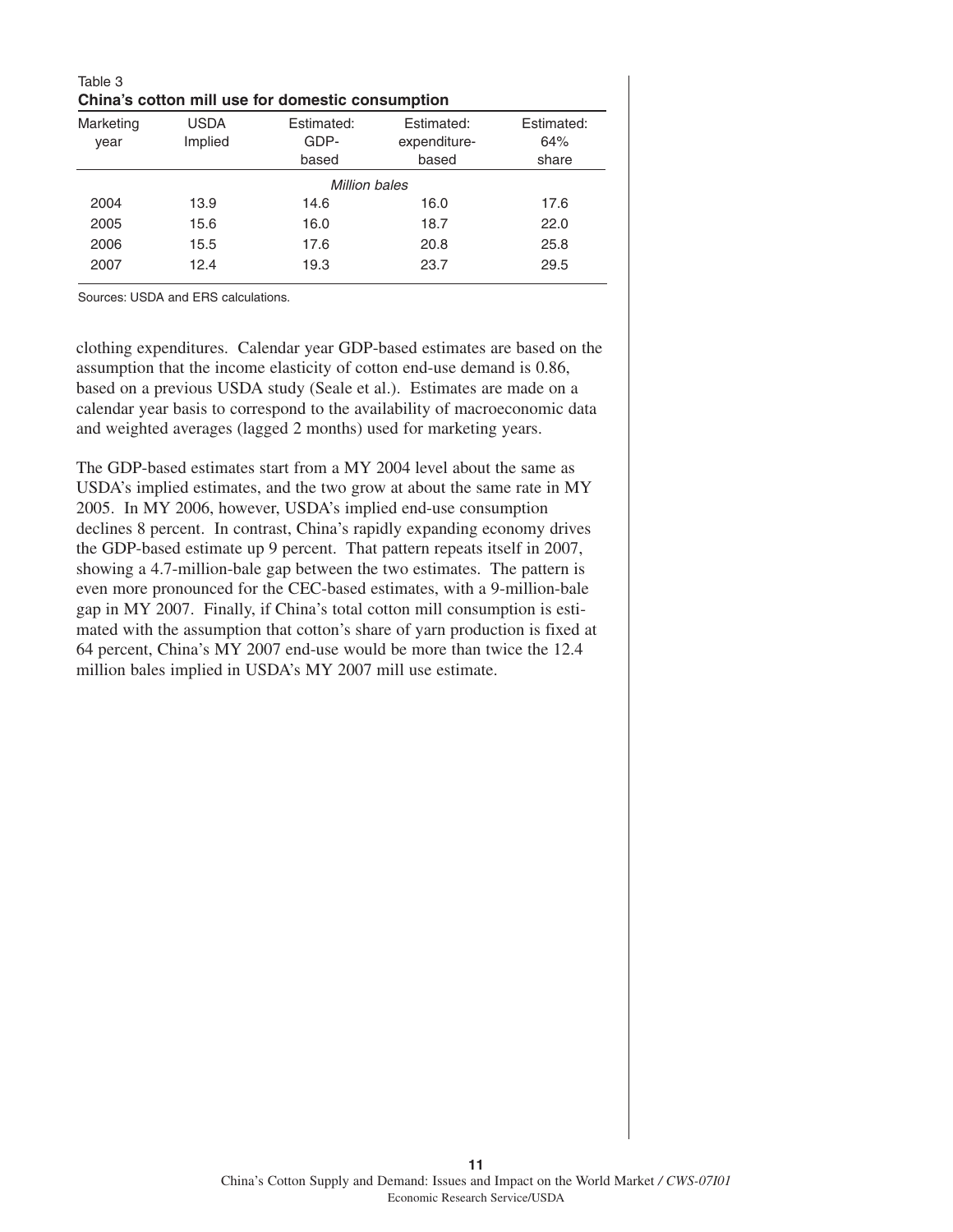## **Trends in China's Textile Trade**

In order to examine the implications of various end-use estimates on the level of estimated mill use, it is necessary to determine the amount of cotton spun for exported textiles. This analysis relies on two broad assumptions. The first assumption is that the methodology for converting textile trade into fiber-equivalents is valid. The second is that the trends observed in China's textile trade through December 2006 will continue to hold through July 2008 (table 1). The latter assumption is supported by the economic and policy environment facing China's exporters between August 2007 and July 2008.

Forecasting China's exports for the rest of 2007 and 2008 involves consideration of a number of factors. World economic growth is expected to slow slightly from 2006's unusually strong level, China's currency—the renminbi—is appreciating 3-4 percent annually, and China recently made its value-added tax rebates for exporters less favorable. A Ministry of Commerce official in China indicated at the end of 2006, however, that China's textile exports were expected to grow 15-20 percent in 2007. China's NBS regularly reports on investment in China's textile industry, and investment during 2006 was supportive of continued growth in textile production, faster than rates of domestic consumption during 2007. If the volume of net fiber-equivalent exports remains on the same trend as the last 10 years, 15-16 percent growth can be expected through 2008. More sophisticated time-series analysis (ARIMA modeling) of the data suggests 19-percent growth (fig. 3). These forecasts are not statistically different, so an unweighted average of the two was used.

The safeguards on China's textile exports permitted by the Agreement on Textiles and Clothing and applied by the European Union are in effect through 2007, and those applied by the United States are in effect through

#### Figure 3



Source: ERS calculations based on data from China Customs. <sup>1</sup>Auto-regressive integrated moving average (ARIMA) model, with  $p = d = q = 1$ .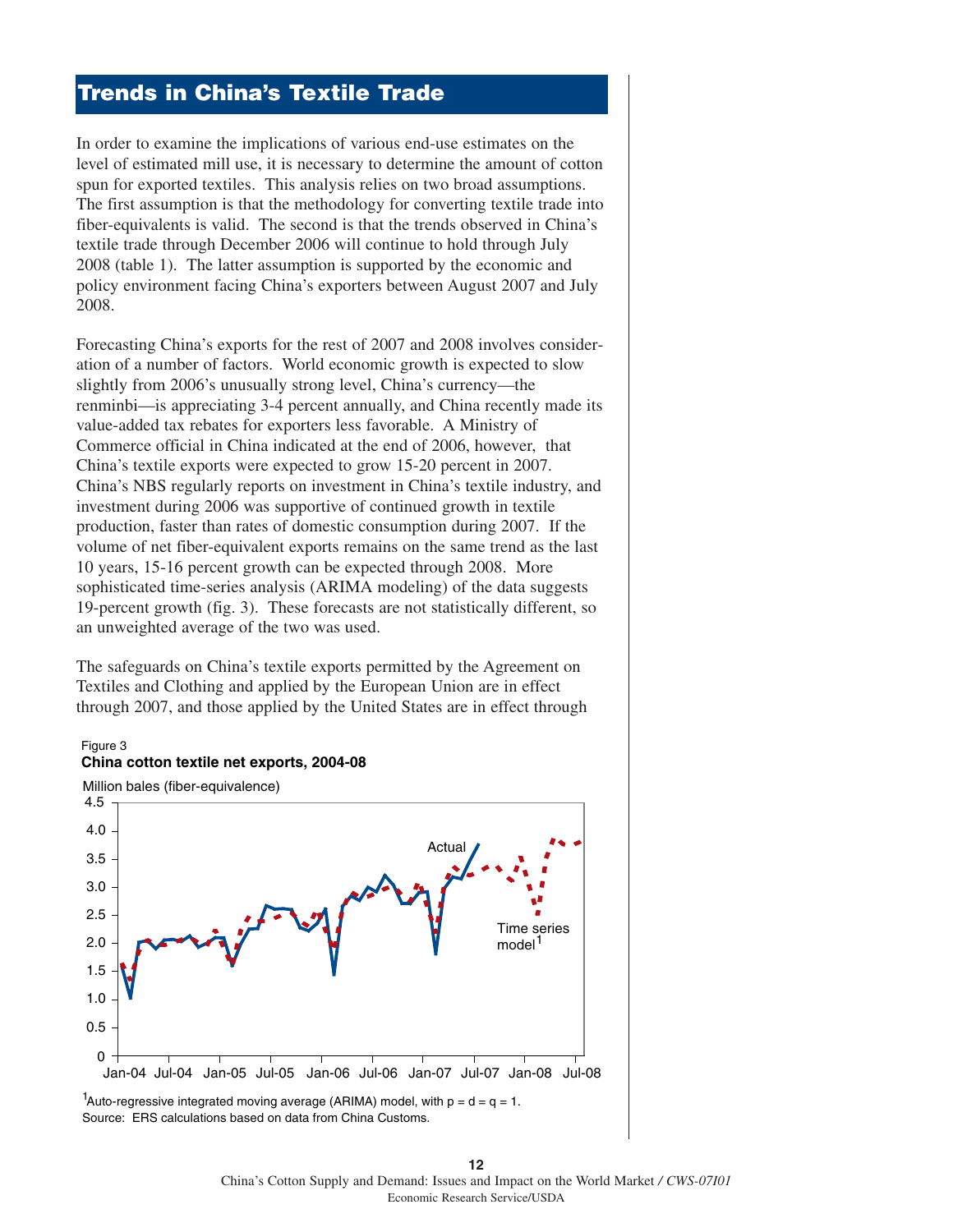2008 (MacDonald and Vollrath). Since these safeguards were present in 2005 and 2006 as well, this situation does not represent a change. The authority to utilize these safeguards expires at the end of 2008, per the provisions of China's 2001 WTO accession agreement. This suggests stability in the current policy environment for the coming year, supporting the theory that, with continued favorable global economic growth, it is reasonable to expect China to continue its current export pace.

If the average of the monthly forecasts produced by the 10-year trend and the ARIMA models is used to forecast monthly fiber-equivalent cotton net exports of textile products, and if mill use is assumed to have occurred 2 months preceding shipment, then China would be expected to consume 34.9 million bales of cotton in its textile mills for textile exports in MY 2006. This would be 5.5 million bales or 19 percent more than in MY 2005. For MY 2007, the estimate would be 41.1 million bales, a 6.2-million bale (18 percent) increase. This estimate for exported textiles alone would be more than double what USDA estimates China consumed in MY 1999 for all purposes. It would also be a 400-percent increase in net exports since 1999.

If the assumptions behind the 41-million-bale estimate of MY 2007 cotton textile net export fiber-equivalence are accepted, then expected total mill use becomes a function of China's MY 2007 domestic cotton textile end-use estimate. USDA's estimate of 54 million bales of mill use implies that enduse consumption of cotton textiles in China will fall to its 2004 level. The lowest alternative end-use estimate developed in this study, the GDP-based estimate, implies MY 2007 mill use of 60 million bales, 6 million bales more than USDA's estimate (table 4).

#### Table 4

| Marketing<br>year       | <b>USDA</b> | Estimated:<br>GDP-<br>based | Estimated:<br>expenditure-based | <b>ICAC</b> | Cotlook |  |
|-------------------------|-------------|-----------------------------|---------------------------------|-------------|---------|--|
| Million 480-pound bales |             |                             |                                 |             |         |  |
| 2004                    | 38.5        | 39.1                        | 40.6                            | 37.8        | 38.1    |  |
| 2005                    | 45.0        | 45.4                        | 48.1                            | 43.4        | 43.2    |  |
| 2006                    | 50.0        | 52.1                        | 55.2                            | 48.2        | 47.1    |  |
| 2007                    | 54.0        | 60.9                        | 65.2                            | 50.7        | 49.4    |  |

### **China's total cotton mill use (by estimate and source)**

USDA, ICAC, and Cotlook estimates and forecasts as of August 2007. Sources: USDA, ERS calculations, ICAC, and Cotlook.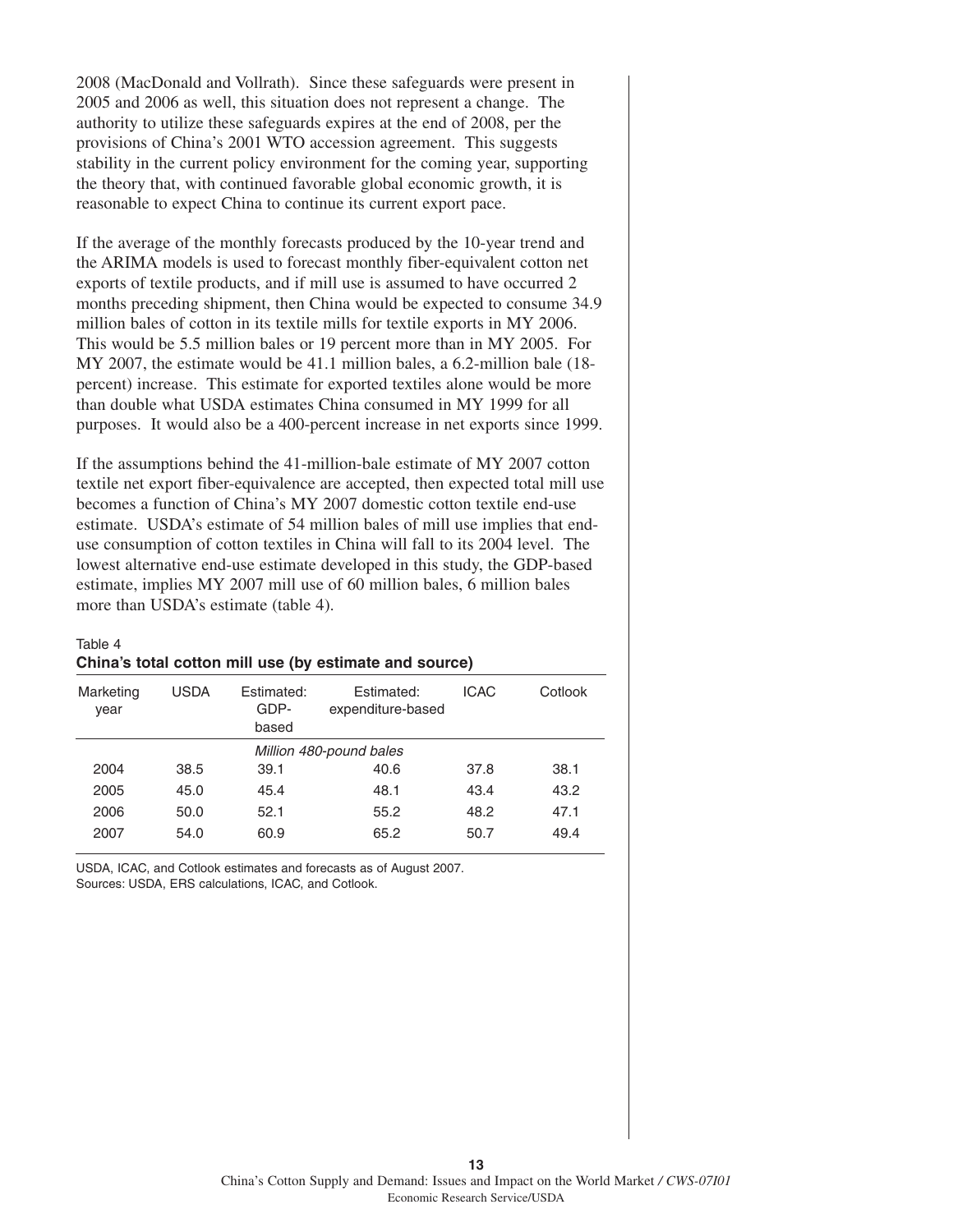### **Conclusions and Implications**

This exercise highlights the conservative nature of USDA's MY 2007 forecast of China's cotton mill use. By this same measure, ICAC and Cotton Outlook's estimates of China's mill use seem even more conservative. If we assume that the analysis of China's textile trade is correct, then these forecasts imply that consumers in China can be expected to purchase 29-33 percent less cotton textiles in MY 2007 than in the previous year (fig. 4). USDA's estimate implies a 15-percent decline. A comparison with the United States gives one pause: U.S. end-use of cotton has declined only once in the last 10 years—during 2001 when real GDP growth fell to its lowest in the last 15 years.

Caveats are always important in any China forecast. Given the vast uncertainties about developments within China—and the volatility of estimates for textile end-use in any country—it is possible that end-use is falling. Possibly, changes in cotton's fiber share at the household level are keeping household end-use of cotton constant while changes in bank lending drive large swings in textile inventories, in turn driving apparent end-use upward and then down from 2003-2007.

Ultimately, we are left with the uncertainty that, in the not too distant future, China's demand for cotton imports could differ by millions of bales from the consensus forecasts of only a few months earlier. The implications of such a shock for world cotton prices, households consuming textiles around the world, and U.S. commodity programs would be significant. The continuing possibility of this shock is an uncertainty that imposes costs on the world's cotton sector, including China.

In recent years, USDA and ICAC responded to the persistent gap between cotton production and consumption in China by including an adjustment in their balance sheets. This adjustment could conceivably represent errors of

**China's domestic end-use consumption of cotton textiles**

#### Figure 4



Sources: ERS calculations based on August 2007 data from USDA, Cotlook Ltd, the International Cotton Advisory Committee, and China Customs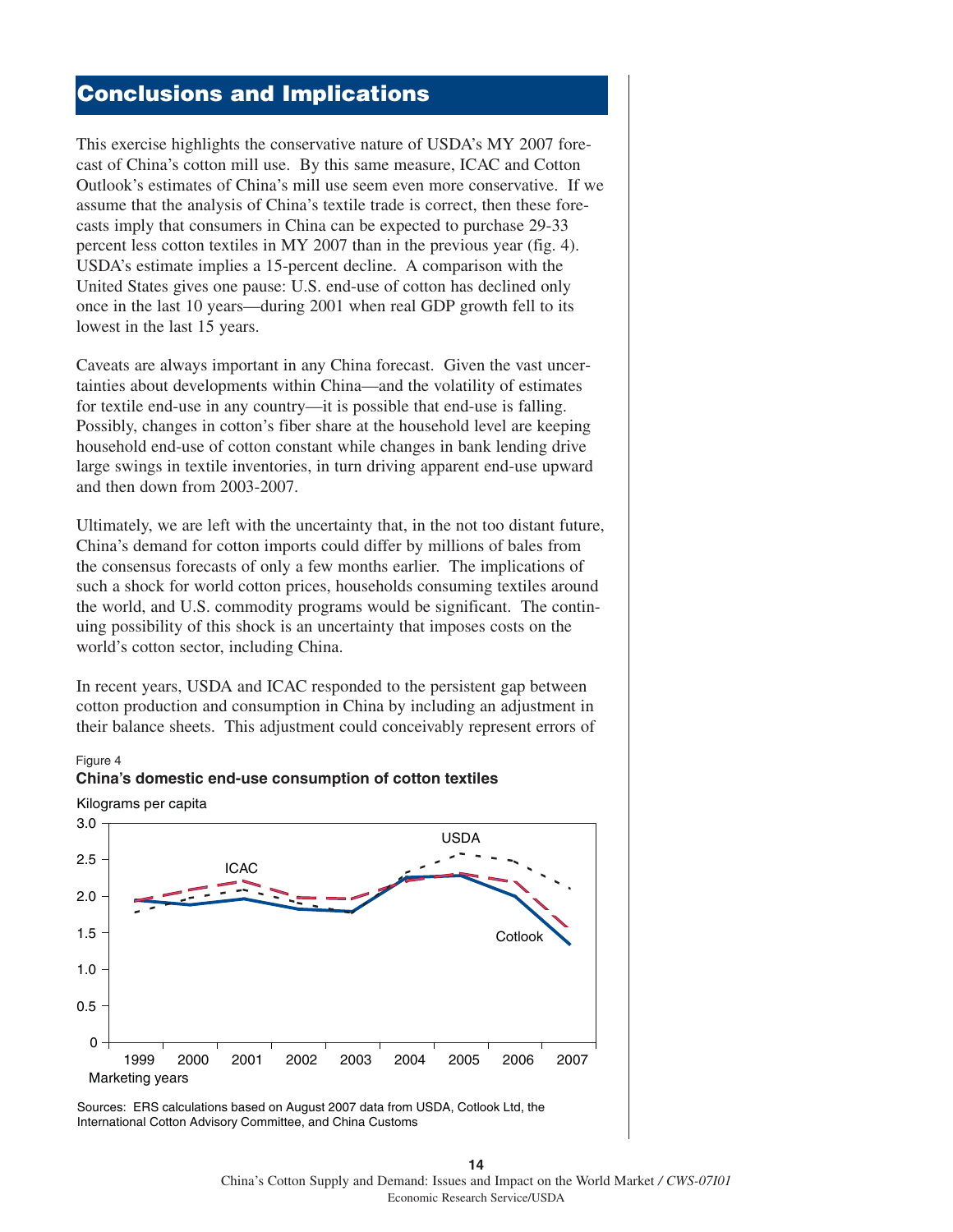underestimation in production or overestimation in consumption on a net basis. In July 2007, ICAC determined that its adjustment was the result of underestimated production and revised its production estimates for MY 1994 through 2007 accordingly. USDA also revised its MY 2005 through 2007 estimates upward and revised its adjustment downward by a small amount. That was the first time USDA had published a China agricultural production estimate that deviated from the estimate provided by NBS.

China's role in the world economy has grown significantly in recent years, and its already large role in world cotton markets has also expanded. Investment in infrastructure, higher incomes, and economic development has transformed trade, communication within China, and communication between China and the rest of the world. The benefits of improved understanding of cotton production and consumption in China will be reaped at home and abroad, setting the stage for further gains. Possible further research endeavors to this end include surveys of household consumption in China, better understanding of the factors driving cotton production in China, and studies of China's markets for textile products. (see box, "The Importance of Information about China's Cotton Sector")

### **The Importance of Information about China's Cotton Sector**

The aspect of China's cotton market that most interests world cotton markets today is China's likely demand for imports. While large, China's textile exports and their impact on cotton spinning outside of China are relatively well established. Trends in production are important when trying to anticipate imports, and China has a longstanding system for publishing production estimates. China's economy is also sufficiently open so that informed discussion is possible concerning the validity of those estimates, particularly those for Xinjiang, the source for 40 percent of China's domestically produced cotton. China also has a longstanding system for publishing yarn production data and information about cotton yarn. If the issues revealed by the 2004 Economic Census are addressed, more light can be shed on the perennial question of the cotton share of China's yarn production. Altogether, this means there is a significant amount of information about production and consumption on the outlook for imports.

Information on the level of stocks in China needs additional breadth and depth. Surveys of industrial stocks and commercial stocks are increasingly available from non-government sources. The reform of China's cotton sector, starting in 1999, involved a shift from micro-economic decisionmaking to a policy of "macro-control," in part implemented through the acquisition and disposal of cotton stocks. Government stock-holding is a fairly common policy instrument around the world. Secrecy regarding the level of these stocks is less common. When a country consumes 40 percent of the world's cotton, withholding such information can have a significant impact on world markets.

Transparency is one of the principles guiding the multilateral efforts to develop the international trading system over the last several decades. Through research and continued increases in the availability of economic information, the world may gain a better understanding of China's cotton sector, and avoid the disruption of unexpected, large changes in China's import demand.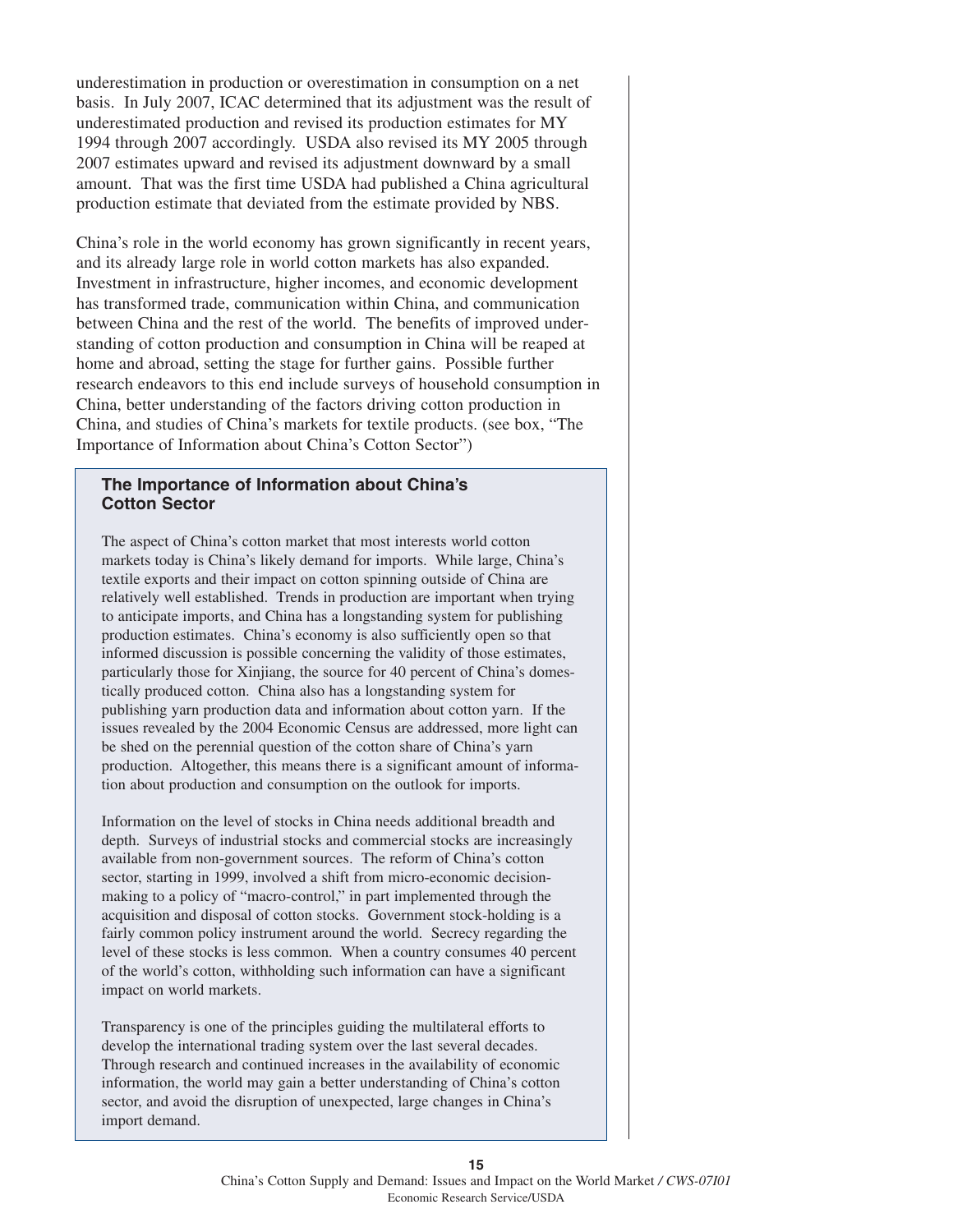### **References**

Colby, Hunter. "Revisions to the China Balance Sheet," *Cotton and Wool Outlook*, CWS-06a, Feb. 2006, U.S. Department of Agriculture, Economic Research Service. Available at

http://usda.mannlib.cornell.edu/usda/ers/CWS//2000s/2006/CWS-02-10- 2006.pdf

Colby, Hunter, and Armelle Gruere. "Estimation of Cotton Consumption in China (Mainland) Based on Yarn Production Statistics," *Cotton: Review of the World Situation*, 60(3): 5-9, 2007, International Cotton Advisory Committee.

Gale, Fred, and Robert Collender. *New Directions in China's Agricultural Lending*, WRS-06-01, Jan. 2006, U.S. Department of Agriculture, Economic Research Service. Available at

http://www.ers.usda.gov/publications/WRS0601/WRS0601.pdf

International Cotton Advisory Committee/Food and Agriculture Organization. *World Apparel Fiber Consumption Survey*, 2006, Washington, DC.

Lawler, John V., and Mae D. Johnson. "U.S. Textile Imports and Exports," *Cotton and Wool Situation and Outlook*, CWS-97: 21-103, Feb. 1992, U.S. Department of Agriculture, Economic Research Service.

MacDonald, Stephen. "Factors Driving World Cotton Consumption," *Cotton and Wool Outlook*, CWS-06h, Sept. 2006a, U.S. Department of Agriculture, Economic Research Service. Available at http://usda.mannlib.cornell.edu/usda/ers/CWS//2000s/2006/CWS-09-13- 2006.pdf

MacDonald, Stephen. "Early-season Indicators Point to Lower China Imports," *Cotton and Wool Outlook*, CWS-06h, Oct. 2006b, U.S. Department of Agriculture, Economic Research Service. Available at http://usda.mannlib.cornell.edu/usda/ers/CWS//2000s/2006/CWS-10-13- 2006.pdf

MacDonald, Stephen, and Thomas Vollrath. *The Forces Shaping World Cotton Consumption After the Multifibre Arrangement*, CWS-05c-01, April 2005, U.S. Department of Agriculture, Economic Research Service. Available at http://usda.mannlib.cornell.edu/usda/ers/CWS//2000s/2005/CWS-04- 15-2005\_Special\_Report.pdf

PCI Fibres. *World Synthetic Fibres: Supply and Demand Report*, 2005, West Sussex, UK.

Pei, Minxin. *Corruption Threatens China's Future*, Policy Brief No. 55, Oct. 2007, Carnegie Endowment, Washington DC.

Seale, James, Anita Regmi, and Jason Bernstein. *International Evidence on Food Consumption Patterns*, Technical Bulletin Number 1904, Oct. 2003, U.S. Department of Agriculture, Economic Research Service. Available at http://www.ers.usda.gov/publications/tb1904/tb1904.pdf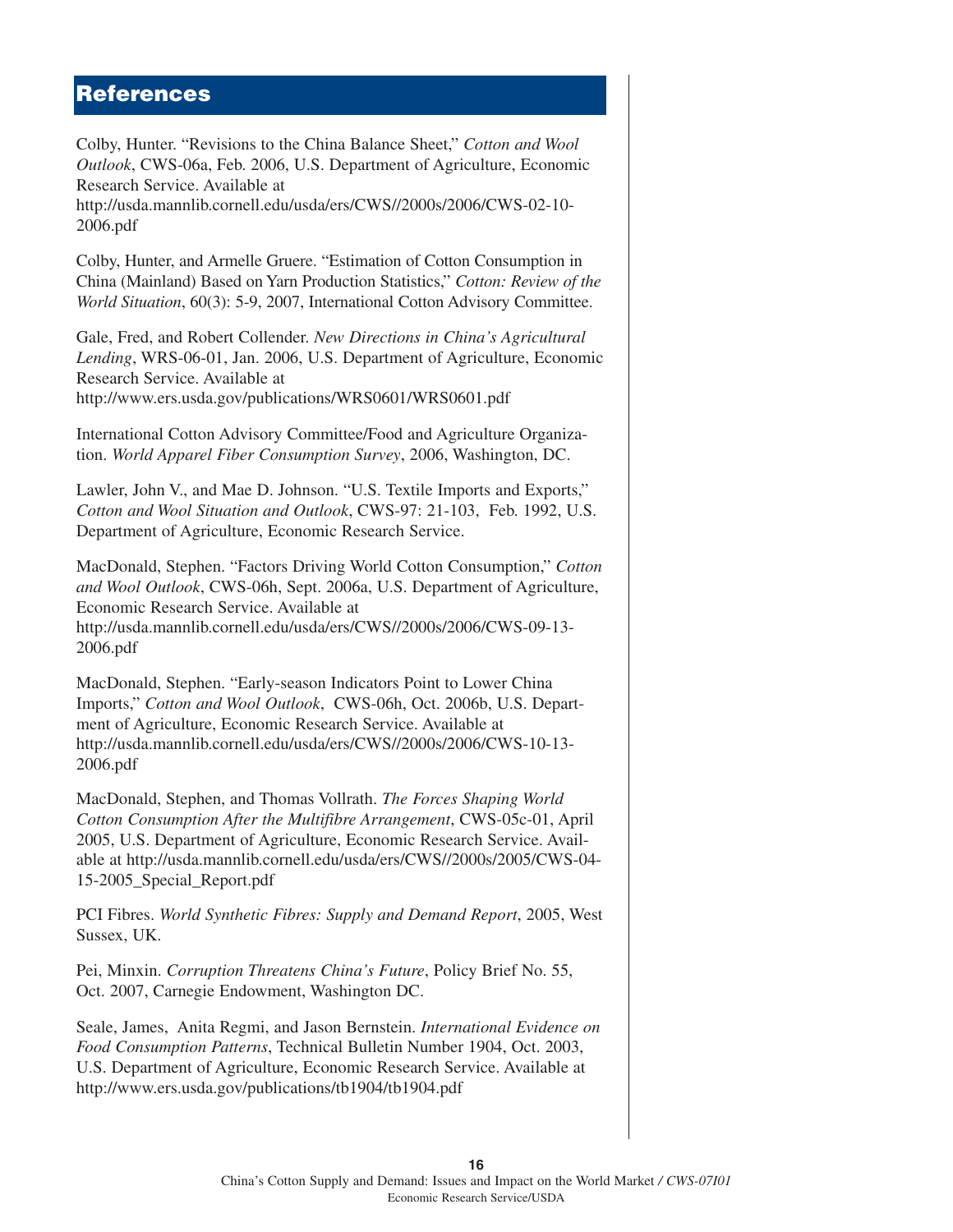# **Appendix: Calculating Fiber-Equivalents**

USDA has been estimating the raw-fiber quantity of U.S. textile imports and exports since 1960 (Lawler and Johnson). For each product with a 10-digit code in the Harmonized Tariff Schedule of the United States (HTSUS), USDA has obtained information from contacts in the textile industry to develop factors for conversion from textile-product weight. For each product, USDA determined:

- 1. Fiber's share of the product's weight,
- 2. Cotton's share of the product's fiber content,
- 3. Waste resulting from yarn manufacture,
- 4. Trim waste from the weaving and knitting of fabric, and
- 5. Cutting loss in apparel and other finished product operations.

This information is combined to create a conversion factor for estimating the quantity of raw fiber needed to make the various textile products, beginning with the bales of raw fiber opened at the spinning mill. There are approximately 7,000 import conversion factors and 2,000 export conversion factors. The last extensive revision of these factors occurred in 2001.

Existing U.S. import conversion factors were used to develop conversion factors for China's exports and imports. Developing an entirely new set of conversion factors was not feasible. Furthermore, the conversion factors for China's largest market for textile exports (the United States) are a good estimate of the factors that apply to China's trade. The U.S. conversion factors were first converted to trade-weighted averages at the 6-digit HTSUS level to ensure product concordance with China's trade data. By averaging to the internationally harmonized product level, and focusing only on products that contain cotton, the number of conversion factors was reduced to 569.

Global Trade Information Service (GTIS), which publishes data from China Customs, provided the import and export data from China used in this analysis. The GTIS World Trade Atlas reports some data in kilograms and other data in non-weight units, such as meters and square-meters for fabric and pieces or numbers for clothing. China reports most of its trade in kilograms and these other units, but GTIS distributes only non-kilogram data for a large number of products. However, GTIS data is available back to 1995 and is updated each month. This makes GTIS an appropriate data source despite the need to develop additional conversion factors. Units of measure conversion factors into kilograms for the products reported in non-weight units were developed using data published by China's National Bureau of Statistics (NBS) at the 8-digit level, supplemented with data on U.S. imports for products which China does not report in kilograms. The 6-digit conversion factors are trade-weighted averages.

Continuing the example of sweaters developed previously, China's trade data shows that for HS 61109090, each article weighs 403 grams. Given the same example, each sweater would have 0.4 \* 450 grams or 180 grams of cotton at the textile product level. The amount of fiber consumed by textile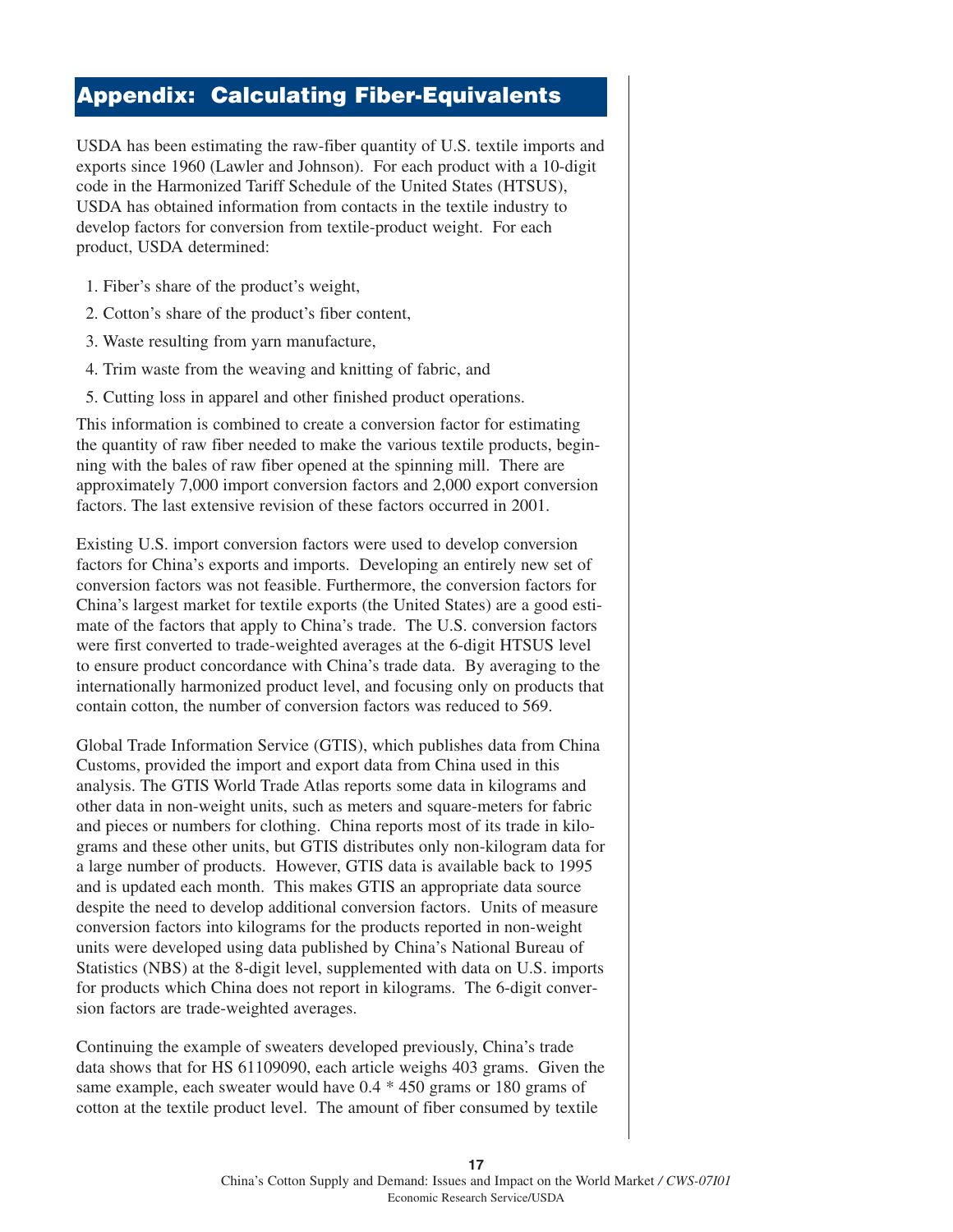mills to produce this would be 1.22 \* 180 grams or 220 grams. Note that the 6-digit HS 611090 includes a number of other products in addition to 61109090, and on average, each sweater has a cotton fiber-equivalence of only 70 grams (app. table 1).

Researchers' estimates of the same country's fiber-equivalence of textile trade can differ for a variety of reasons. Variation in product coverage is one reason. Textiles are included in a very large number of products, and resource constraints often dictate that researchers limit their data acquisition and analytical efforts, with different studies selecting different products on the margin. Another reason is differences in conversion factors. Again, the information requirements are enormous, especially for studies involving large numbers of countries over long spans of time. Some studies use standardized conversion factors for groups of products, while others emphasize product detail. Waste factors can also vary, with some China-specific research indicating that cotton spinning in China has a smaller amount of waste than embodied in USDA's estimates for the United States. In this study, estimated spinning waste was adjusted downward to concord with the historical estimates USDA and others have been using in the conversion of NBS yarn production data into estimated cotton consumption.

Finally, China reports significant imports of textiles from itself, and the treatment of this trade can affect estimates of total trade. In 2006, 15 percent of China's textile imports were reportedly from China. China has extensive export processing zones and differing tariff and tax treatment depending on whether the output of plants is intended for consumption within China or for export elsewhere. Possibly, these imports from China are from export processing zones or from firms legally obliged to export. Keeping these imports in an estimate of China's total imports may skew calculations of net

#### Appendix Table 1

#### **China's 2006 textile exports in cotton fiber-equivalence**

| HS Code | Description                                          | Cotton<br>per piece | Exports<br>in 2006 | Fiber-equivalence<br>of 2006 exports |
|---------|------------------------------------------------------|---------------------|--------------------|--------------------------------------|
|         |                                                      | Kilograms           | Number             | 480 lb bales                         |
| 611090  | Sweaters, Pullovers etc.<br>Knit etc, Textiles       | 0.07                | 265,190,652        | 79.290                               |
| 610342  | M/B Trousers, Overalls, Shorts, etc.<br>Cotton, Knit | 0.32                | 96,796,759         | 144.376                              |
| 620520  | Men's or Boy's Shirts                                | 0.35                | 235,567,309        | 374.729                              |
|         |                                                      |                     |                    |                                      |

(566 other products, including yarn, reported in kilograms and fabric reported in meters )

|                             | <br> |            |
|-----------------------------|------|------------|
| Yarn                        |      | 2,694,228  |
| Fabric                      |      | 11,112,087 |
| Clothing and other products |      | 26,759,370 |
|                             |      |            |
| Total                       |      | 40,565,685 |

Source: ERS calculations based on China Customs data.